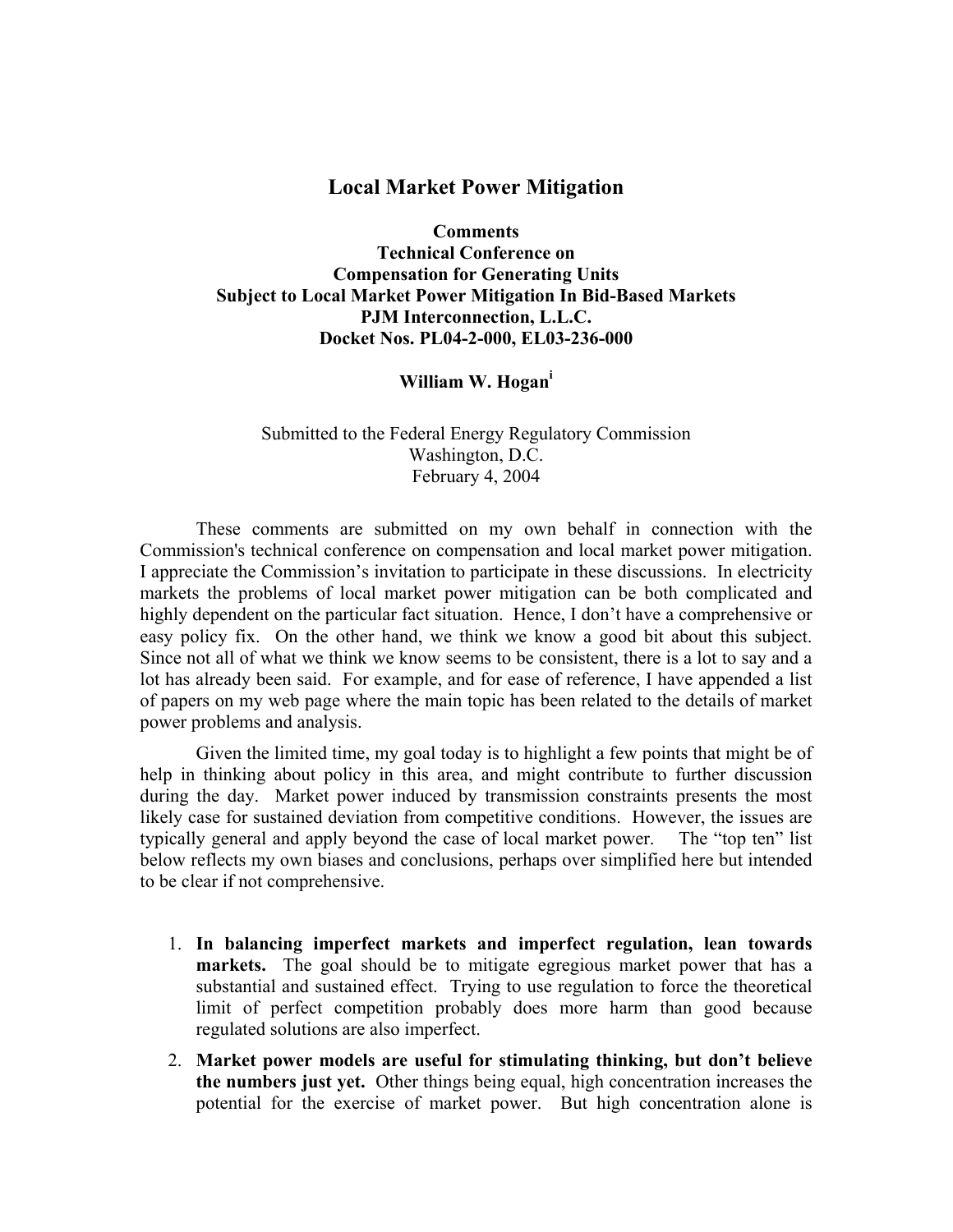neither necessary nor sufficient for exercising market power. Likewise, the related focus on "pivotal" firms provides little guidance. Market power may be exercised with no pivotal firms, and a pivotal firm may not have sufficient incentive to exercise market power if there is any demand response. Likewise, formal models of strategic behavior are either too simplified to be useful or too hard to solve in providing realistic simulations of oligopoly behavior. Indirect analysis through comparison of market simulations against real market behavior leaves too many conditions uncontrolled to isolate the effect of market power. This formal modeling is an important research focus, but not yet a straightforward policy tool. Direct analysis of withholding by individual generators is the best diagnostic.

- 3. **Scarcity pricing is good, withholding is bad.** High prices may be politically unpopular, but absent withholding of generation there is no exercise of monopoly power. Regulators who support markets must face the periodic need for high prices during shortage conditions, at least in the real-time balancing market that sets the incentives for everything else through anticipation and arbitrage.
- 4. **Electricity markets make control of real time generation, transmission or load essential in exercising market power.** Derivative markets and long term contracts can change the incentives to exercise market power, but at least in organized markets withholding in real time is required to exercise market power. Otherwise, simple financial arbitrage would preclude any sustained exercise of market power.
- 5. **Improvements in market design under competitive conditions also help address market power problems.** There is no tradeoff in addressing market power that requires major design changes that affect even the operation of competitive firms. Hence, good competitive market design to include demand side participation, locational pricing, simultaneous optimization, opportunity cost pricing, day ahead markets, virtual bidding, financial transmission rights, and so on, helps markets to work and contributes to mitigating market power.
- 6. **Monopsony is a problem as well as monopoly.** Compensating expensive generators for running when cheaper alternatives are available produces prices that are too low and should be as much a focus of policy concern as withholding to increase prices. Support of markets requires that system operators run the system to reflect the bid-based costs, not to minimize price.
- 7. **Market power mitigation should default to the competitive outcome when market power is not present or not exercised.** The form of any mitigation policy should be such that a competitive market participant would not be constrained by the mitigation policy. For example, bid caps are better than price caps. Financial vesting contracts for a transition are better than ongoing subsidies with uplift charges. Need for out-of-merit generation should be seen as indicating imperfections in the market rules rather than an inevitable consequence of market power mitigation.
- 8. **Entry is crucial in long-term mitigation of market power.** Different treatment of entrants in terms of market power mitigation is justified when the non-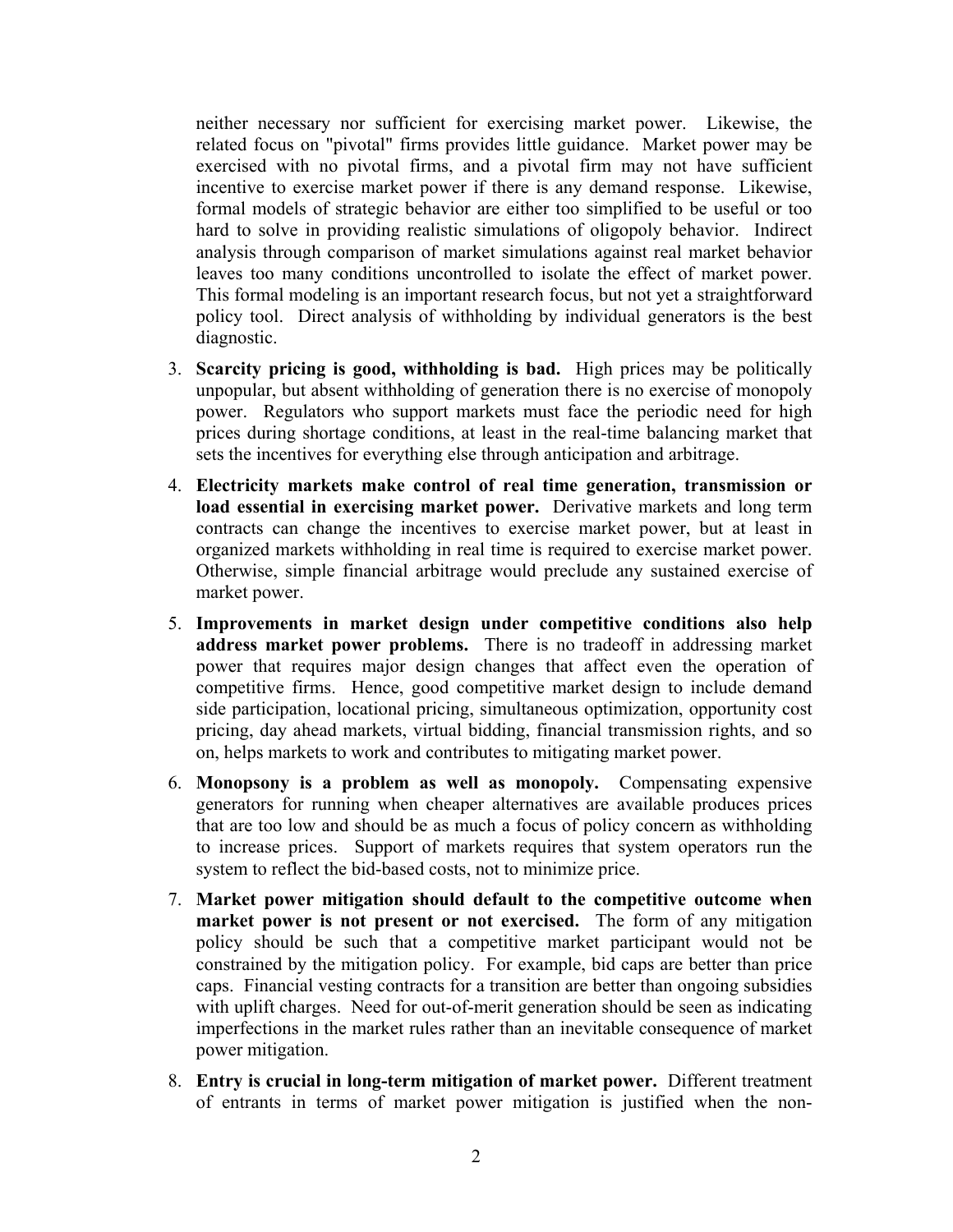economic barriers to entry are low. The lure of extra profits is the incentive for entry, and entry drives down the profits without the need for regulation. Existing plants built under regulation may need mitigation, but new plants could be exempt when non-economic entry barriers are low.

- 9. **The discipline of markets requires the possibility of losing money, and the exit of money losing generation.** But the exit of generators also needs market power analysis. Exit through closure is like permanent physical withholding if the exiting supplier has other assets in the market that would benefit from any resulting price impacts. Exit through asset sales can improve competitiveness, if operation of the assets is profitable for a competitive supplier.
- 10. **Market power mitigation policy needs its own exit strategy.** Exempting new investment where entry is possible is an example of policies that avoid incremental expansion of regulatory rules.

The emphasis should be on good market design, expansion of market participation, reducing restrictions at seams and encouraging entry. Local market power mitigation will continue to be necessary, but it should not drive other policies at the risk of defeating the basic purpose of using the discipline of the market rather than discipline of rules.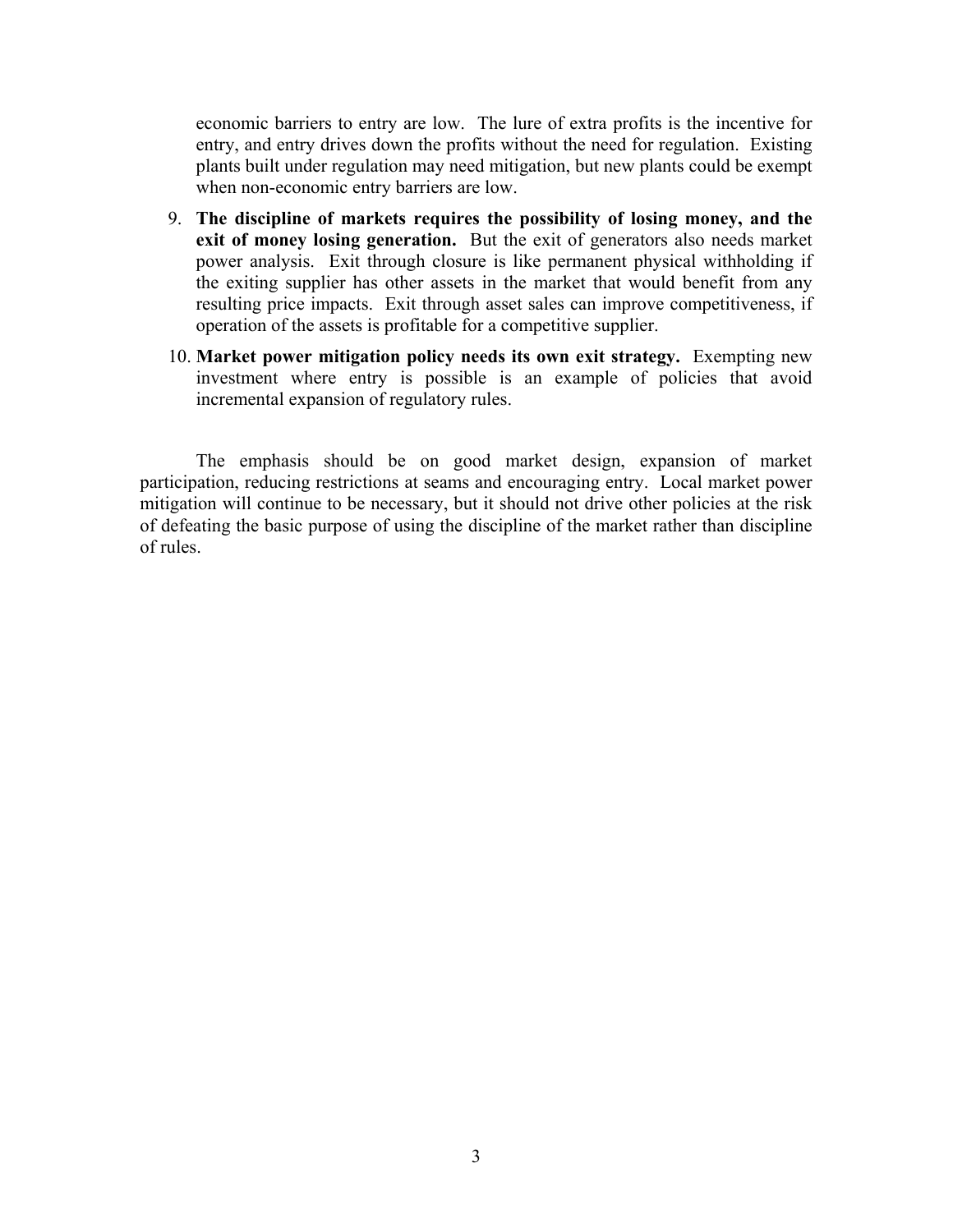## **Hogan et al. Papers on Market Power Topics, available on web page.**

"A Hazard Rate Analysis of Mirant's Generating Plant Outages in California," (January 2, 2004). With Scott Harvey and Todd Schatzki.

http://ksghome.harvard.edu/~.whogan.cbg.Ksg/Harvey\_Hogan\_Schatzki\_Toulouse\_0102 04.pdf

"Market Rules and Market Based Rates," (August 18, 2003). Comments co-authored with Scott M. Harvey and submitted to the Federal Energy Regulatory Commission, Docket Nos. EL01-118-000 and EL01-118-001 .

http://ksghome.harvard.edu/~.whogan.cbg.Ksg/Mkt\_Rules\_Harvey\_Hogan\_FERC\_Van Doc 151487 1 081803.pdf

"Market Power and Market Simulations," (July 16, 2002). Co-authored with Scott M. Harvey.

http://ksghome.harvard.edu/~.whogan.cbg.Ksg/H-H\_Market\_Power&Simulations\_071602.pdf

"Market Power and Electricity Competition," (April 25, 2002) Presentation at ABA Anti-Trust Conference, Washington DC.

http://ksghome.harvard.edu/~.whogan.cbg.Ksg/aba\_hogan\_042502r.pdf

"Identifying the Exercise of Market Power in California," (December 28, 2001). Coauthored with Scott M. Harvey.

http://ksghome.harvard.edu/~.whogan.cbg.Ksg/Identifying%20the%20Exercise%20of%2 0Market%20Power%20in%20CA\_122801.pdf

"Market Power and Withholding," (December 20, 2001). Co-authored with Scott M. Harvey.

http://ksghome.harvard.edu/~.whogan.cbg.Ksg/Market%20Power%20&%20Withholding %20Harvey-Hogan%2012-20-01.pdf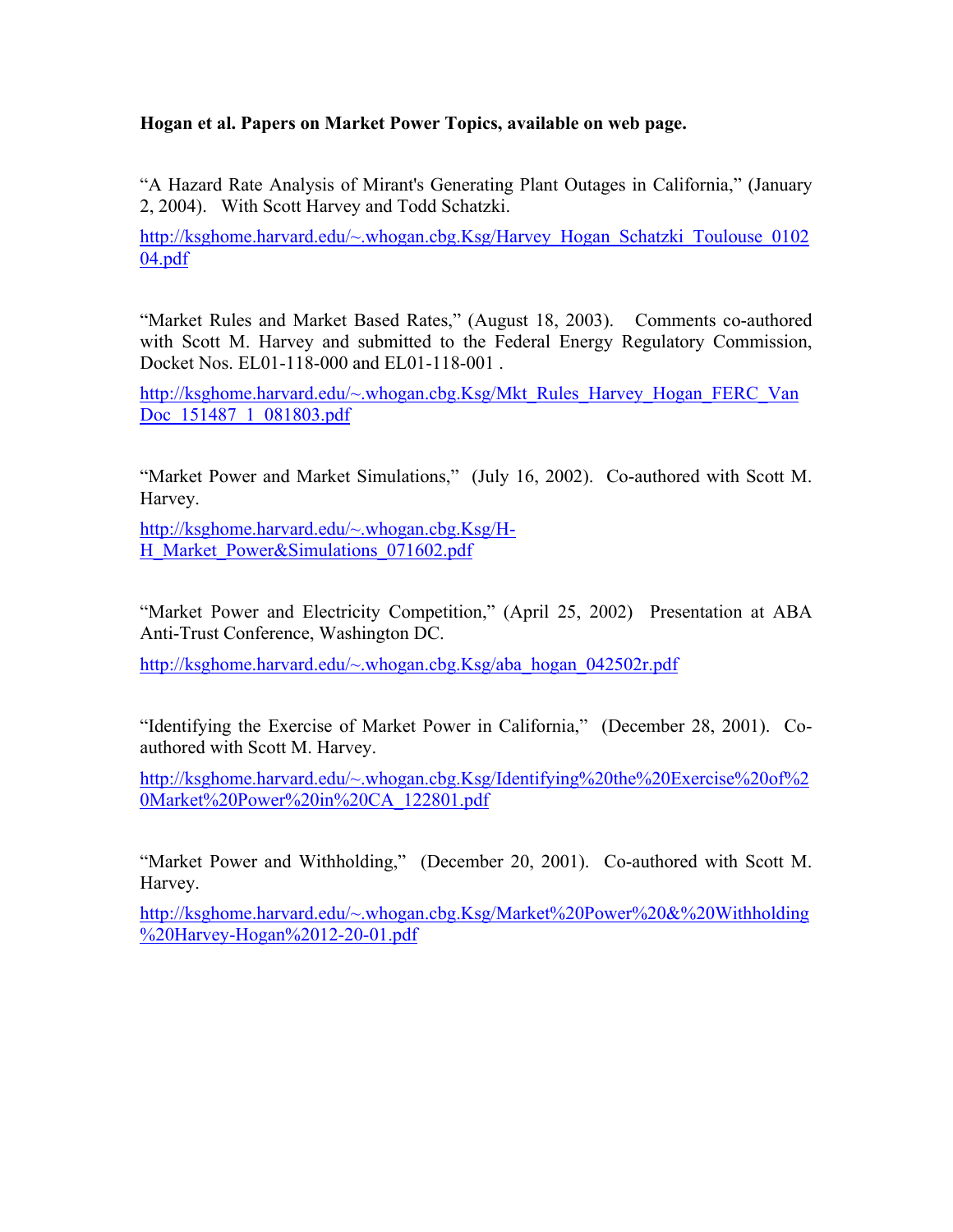"Capacity Constrained Supply Function Equilibrium Models of Electricity Markets: Stability, Non-decreasing Constraints, and Function Space Iterations," (December 18, 2001). Co-authored with Ross Baldick. PWP - 089. A Power Working Paper - University of California Energy Institute's Program on Workable Energy Regulation.

http://ksghome.harvard.edu/~.whogan.cbg.Ksg/Baldick Hogan 12-18-01 Capac constr elec model pwp089.pdf

"Further Analysis of the Exercise of Market Power in the California Electricity Market," (November 21, 2001). Co-authored with Scott M. Harvey.

http://ksghome.harvard.edu/~.whogan.cbg.Ksg/Further%20Analysis%20of%20Exercise %20of%20Mkt%20Pwr%20in%20CA%2011-21-01.pdf

"On the Exercise of Market Power Through Strategic Withholding in California," (April 24, 2001). Co-authored with Scott M. Harvey.

http://ksghome.harvard.edu/~.whogan.cbg.Ksg/Mkt\_Pwr\_CA\_HH\_042401.pdf

"Issues in the Analysis of Market Power in California," (October 27, 2000). Co-authored with Scott M. Harvey.

http://ksghome.harvard.edu/~.whogan.cbg.Ksg/HHMktPwr\_1027.pdf

"California Electricity Prices and Forward Market Hedging," (October 17, 2000). Coauthored with Scott M. Harvey.

http://ksghome.harvard.edu/~.whogan.cbg.Ksg/mschedge1017.pdf

"Nodal and Zonal Congestion Management and the Exercise of Market Power," (January 10, 2000). Co-authored with Scott M. Harvey.

http://ksghome.harvard.edu/~.whogan.cbg.Ksg/zonal\_jan10.pdf

"A Market Power Model with Strategic Interaction in Electricity Networks," (July 15, 1997).

http://www.ksg.harvard.edu/people/whogan/hiid797b.pdf